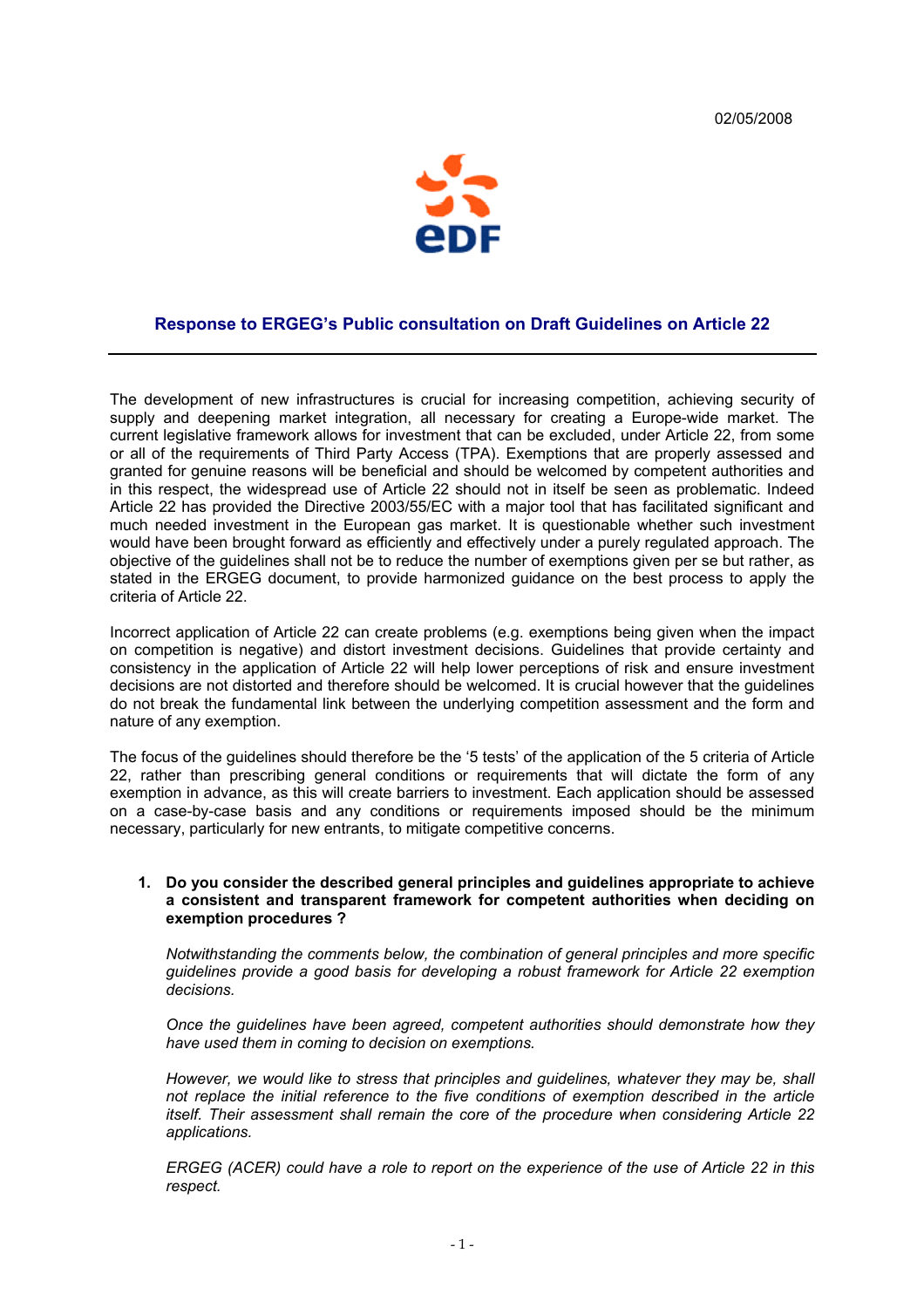## **2. Do you consider the present scope of eligible infrastructure to be too narrow ?**

*No.* 

*It is crucial that the scope of Article 22 is not extended to include national transport infrastructure as it should always be subject to regulated TPA to ensure non-discriminatory access.* 

*We agree that Article 22 should be clarified to ensure that new technologies that serve the same purpose as those currently listed can potentially apply for an exemption. This will help to make Article 22 'future proof'.* 

**3. Do you consider open season (or comparable) procedures an important tool in assessing market demand for capacity with respect to determining the size of the project applying for an exemption, as well as in the subsequent capacity allocation ? Should open season (or comparable) procedures be mandatory ?** 

*Open Season or comparable procedures consisting in transparent market consultations or*  assessments can be a very useful tool to maximise the size of a project within its technical *limits:* 

- *It can optimise the economics of the project if there is a true scale-effect on investment and thus facilitate the investment decision by investors,*
- *it can provide access to additional new entrants,*
- *it can maximise the publicity of the project and thus facilitate the commercialisation of the project capacity.*

*However, running an Open Season should not be a mandatory condition to get a TPA exemption, for the following reasons :* 

- *As each project is specific, the need for an Open Season should be analysed on a case by case basis and if it is needed, then it should be tailored for the project.*
- *Open Seasons have a cost in terms of increased organisational complexity.*
- *It might happen that Open Seasons result in adverse effects on competition and on project completion.*
- *If there is no more capacity available in a project meeting the five criteria of Article 22 and if technical constraints prevent from adding capacity, the initial subscribers would be compelled to reduce their own capacity to allow a compulsory Open Season to be held.*

*In addition, it is of first importance that such open seasons or market consultations, when suitable for a project applying for an exemption, should not necessary follow all ERGEG's GGPOS : projects applying for an exemption are often large and high-risk investments that require to optimise and fine-tune their capacity commercialisation to secure their business plan. These projects therefore need the flexibility to adapt their commercial offers to the diversity of subscribers and to the needs and evolutions of the market.*

# **4. Should open seasons be used to allocate equity ?**

*TPA Exemptions are powerful tools to promote investments required by the market, i.e. these are tools to help investors to secure their business plan and thus to facilitate their investment decisions. Any dilution of investors equity in the applying project would be counterproductive*  and would hinder the investment decision by investors which is aimed at through the *exemption application. In addition, equity allocation would have no impact on any of the 5*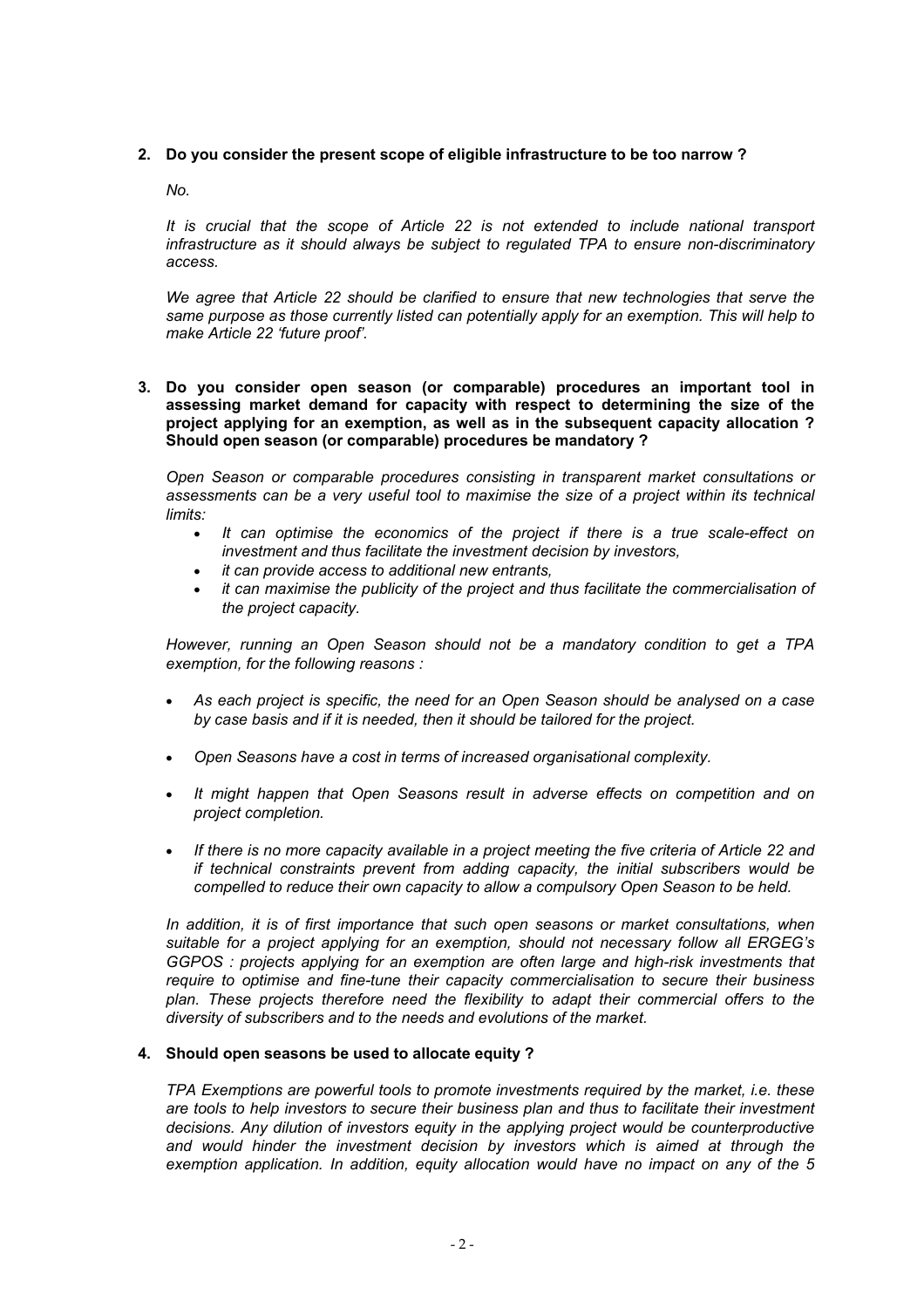*criteria required by the existing Article 22, and notably on the enhancement of competition in gas supply and on the enhancement of security of supply.* 

**5. Some stakeholders think that Article 22 should be applied differently to LNG terminals as they may be generally better suitable for enhancing competition and security of supply than other types of eligible infrastructure. What is your point of view on this ? If you agree, how should this be reflected in the guidelines ?** 

*The impact of a particular infrastructure on competition and security of supply will depend on the nature of the investment and the respective market conditions and structure. If the competition assessment is undertaken properly it should identify whether an LNG project is particularly beneficial to competition and security of supply. The application of Article 22 should be 'technology neutral' otherwise there is a risk that investment decisions will be distorted.* 

*However the competition assessment must take account of the relevant issues and further guidance may be necessary to ensure that different types of infrastructure are assessed in the right way.* 

*It should not be assumed for example that different infrastructure types will have the same impact on the various criteria. Further guidance should be given on the need to assess the different impact that alternative infrastructure types may have on the development of competition and security of supply. It is also necessary to consider carefully the relevant market for the infrastructure type in assessing the exemption. The underlying risk characteristics associated with different infrastructure types may also vary. However, this is not to say that all projects of a particular infrastructure type will have the same impact or risk characteristics as this will differ depending on the individual project and the relevant market for the proposed investment and as such there should be no 'generic' different treatment applied for a particular infrastructure type.* 

#### **6. Are the described criteria for assessing the effects of the investment in infrastructure on enhancement of competition in gas supply appropriate ?**

*The list of criteria seems exhaustive and appropriate except for the following item : "existing and (other) potential competitors ; comparing and ranking the proposed project with other existing and planned project". It is impossible for an applicant to provide information about his competitors in the market and about other projects. This information is not available to him.* 

*Among "legal and other barriers to market entry", congestions shall be particularly taken into account.* 

*We fully support the point of view that "competent authorities should remember that there is a greater likelihood that competition will be enhanced when an exemption is given to a new entrant". This is the reason why the assessment of enhancement of competition in granting an exemption to a new entrant should be simplified. In this case, the range of market analysis requested should be considerably reduced. It might even be restricted to a single question : the one of the maximum percentage of capacity that might be allocated to an incumbent in the project.* 

#### **7. Are the described criteria for assessing the effects of the investment in infrastructure on enhancement of security of supply appropriate ?**

*The described criteria are appropriate although we would like to add diversification of suppliers, as this will enhance security of supply.* 

#### **8. Are the described criteria for the risk assessment appropriate ?**

*It is difficult to see how regulators will be able to develop a hypothetical regulated benchmark to compare against the prospective exempted infrastructure to understand whether the level of risk is such that the project would not go ahead without an exemption. We think that it is not*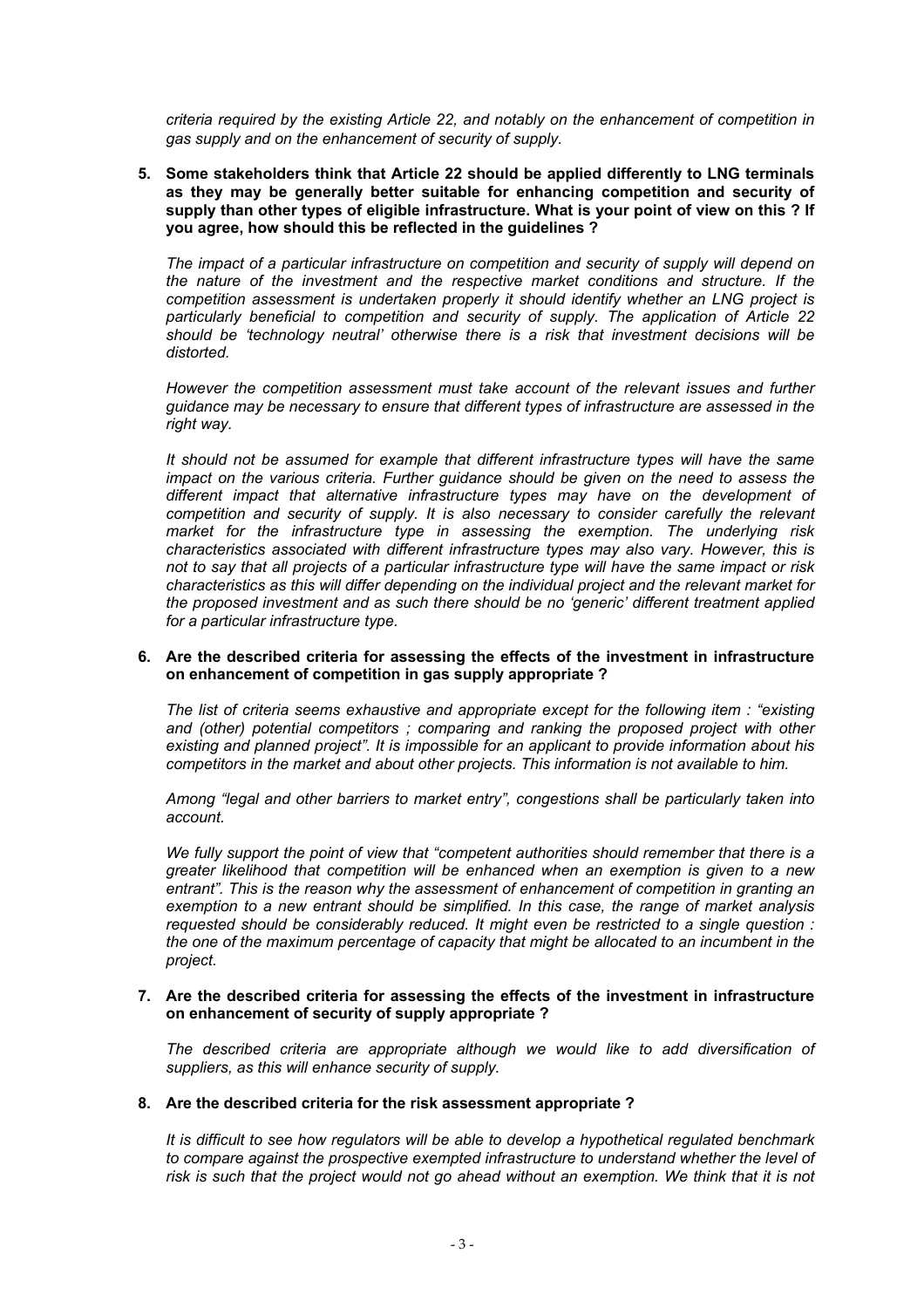*possible to compare the financing of such projects under a system of regulated TPA with the financing under TPA exemption. Indeed, information concerning the regulated gas network, tariffs and demand is not known over the lifetime of the proposed project.* 

*The project sponsor should be able to demonstrate to the regulator the underlying level of risk associated with its plans in providing the data needed - to the extent that they are strictly related to the project – including through sensitivity analysis of its business plan. All information resulting from the market analysis has to be kept highly confidential. Due to the*  large number of scenarios, it might though be impossible for the applicant to provide all *corresponding figures.*

**9. Are the described criteria for assessing whether the exemption is not detrimental to competition or the effective functioning of the internal gas market or the efficient functioning of the regulated system to which the infrastructure is connected, appropriate ?** 

*The applicant would not have all of the necessary information available to him when he applies for the exemption to be able to demonstrate what the impact may be on the connected infrastructure – although he could provide initial estimates/views. It should be the responsibility of the regulatory authority, when consulting on the exemption application, to seek the views of all market participants – including owners of connected infrastructure – to understand what impact the exemption may have.*

## **10. To what extent should consultations with neighbouring authorities be done ?**

*Coordination between authorities dealing with the relevant market is crucial to ensure a smooth and transparent assessment process for an exemption. Especially, in the case of an interconnector, consultation and decisions should be made jointly by the competent authorities in the directly connected markets.* 

*For other infrastructure, it is important to look at the 'relevant market'. If the investment in one country has the potential for a significant impact elsewhere than the relevant competent authorities should be consulted along with market participants. These views should be taken into account by the 'host competent authority' in deciding on the exemption application. However, this should not make the exemption procedure a lot more complex.* 

**11. Parts 3.3.1.1 and 3.3.1.2 of the proposed guidelines deal respectively with partial and full exemptions. Do you consider the described conditions (partial/full) appropriate in safeguarding the goal of Directive 2003/55/EC in making all existing infrastructure available on a non-discriminatory basis to all market participants and safeguarding the principle of proportionality ?** 

*The guidelines should not describe in detail the form of partial exemption that could be used as this should be determined by the underlying competition assessment on a case-by-case basis – and the options identified are not exhaustive. Indeed a 'full exemption with conditions' is effectively a form of partial exemption. It would be better if the quidelines identified that there is a range of possible options (or 'tool kit') available to a regulator to mitigate competitive concerns including the use of partial exemptions and/or specific conditions or requirements. Different combinations of full/partial exemptions and conditions/requirements will have different risk/return profiles and each should be specific to the individual project subject to some overall guidance. Anything stronger risks breaking the link with the underlying competition assessment.* 

*In any case, all conditions that increase risk will result in pushing up the required rate of return – this includes unreasonable limits on own use and on the duration of the exemption.* 

*Conditions that help maximise capacity utilisation can be beneficial as long as they are not over regulated – e.g. congestion management/anti-hoarding but these should be developed by the infrastructure operator and subject to regulatory approval.*